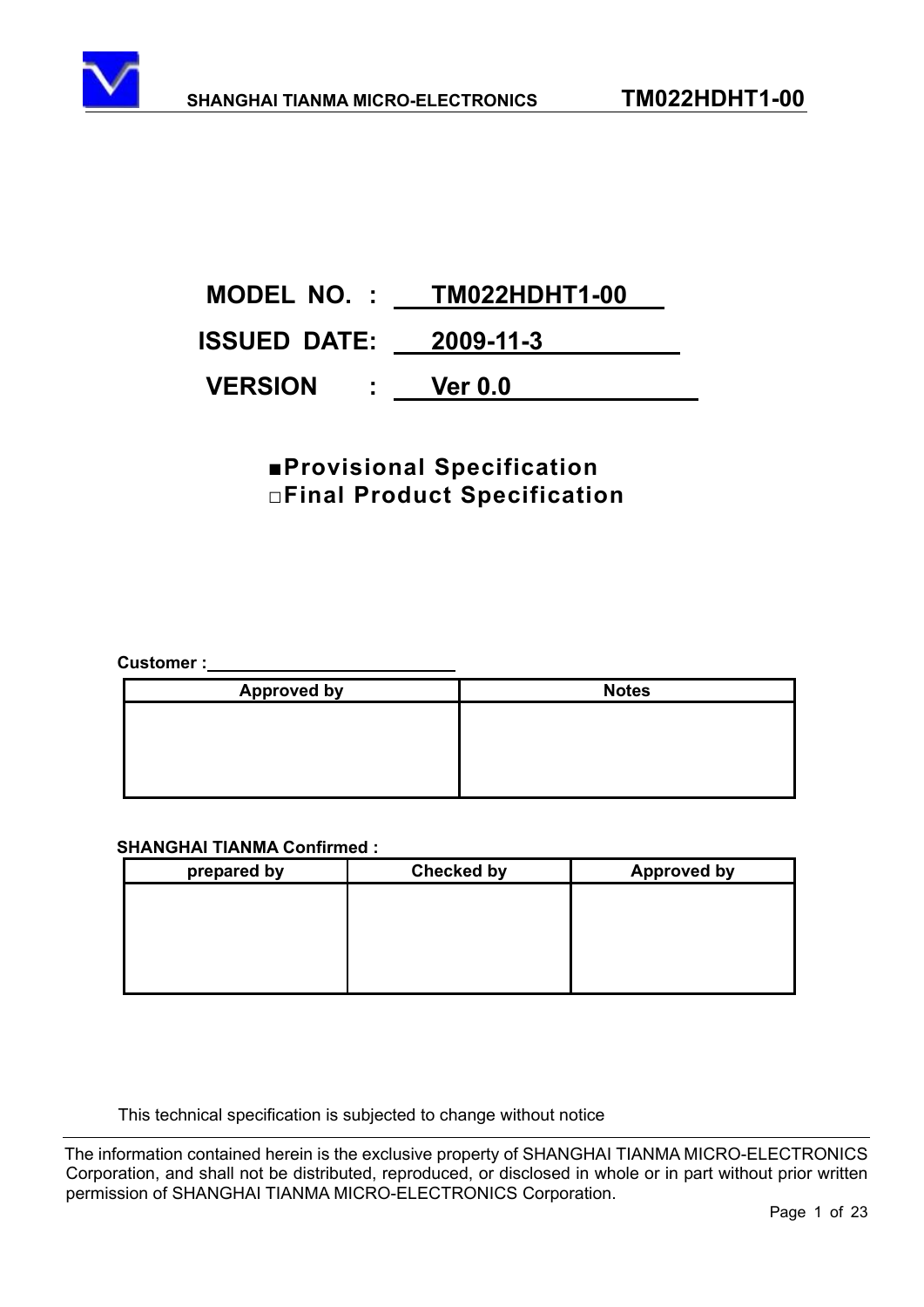<span id="page-1-0"></span>

## **Table of Contents**

| 1              |  |
|----------------|--|
| $2^{\circ}$    |  |
| 3              |  |
| $\overline{4}$ |  |
| 5              |  |
| 6              |  |
| 7 <sup>7</sup> |  |
| 8              |  |
| 9              |  |
| 10             |  |
|                |  |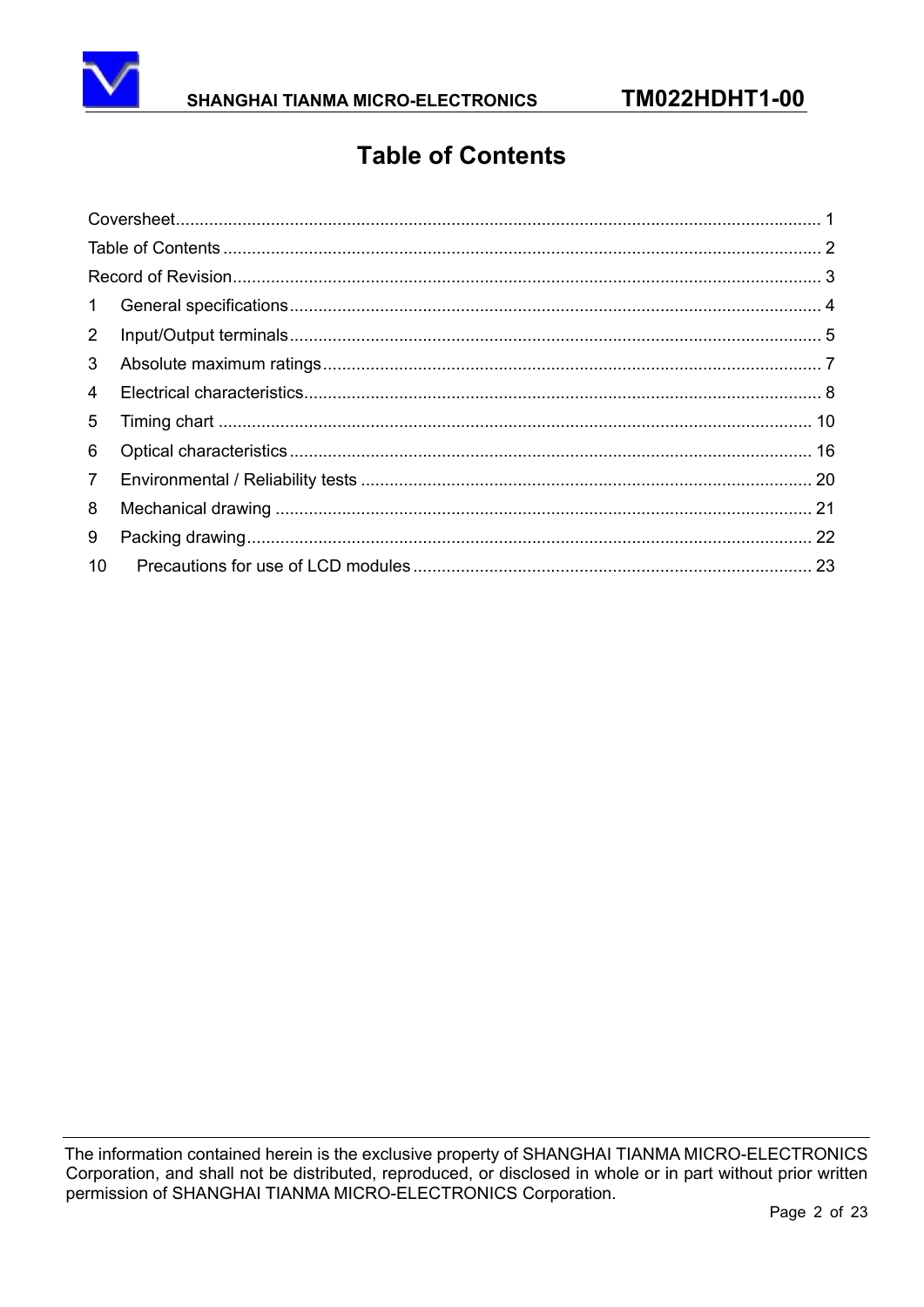<span id="page-2-0"></span>

## **Record of Revision**

| Rev     | <b>Issued Date</b> | <b>Description</b>       |
|---------|--------------------|--------------------------|
| $0.0\,$ | 2009-11-3          | Provisional spec release |
|         |                    |                          |
|         |                    |                          |
|         |                    |                          |
|         |                    |                          |
|         |                    |                          |
|         |                    |                          |
|         |                    |                          |
|         |                    |                          |
|         |                    |                          |
|         |                    |                          |
|         |                    |                          |
|         |                    |                          |
|         |                    |                          |
|         |                    |                          |
|         |                    |                          |
|         |                    |                          |
|         |                    |                          |
|         |                    |                          |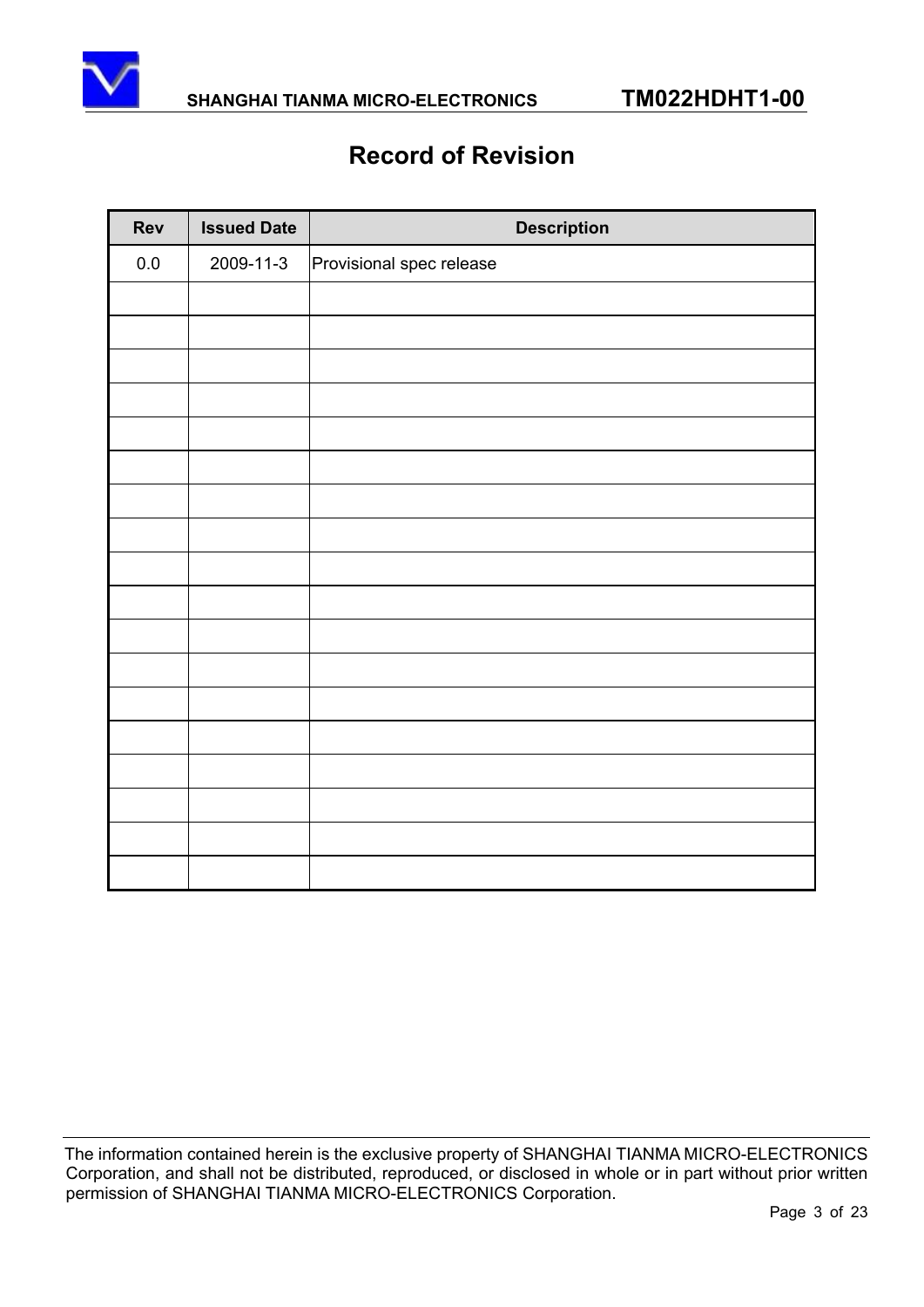<span id="page-3-0"></span>

## **1 General specifications**

|                                             | <b>Feature</b>           | <b>Spec</b>                           |                        |
|---------------------------------------------|--------------------------|---------------------------------------|------------------------|
|                                             | <b>Size</b>              |                                       | 2.2 inch               |
|                                             | Resolution               |                                       | 240(RGB) X 320         |
|                                             | Interface                |                                       | RGB 18 bits+4 SPI      |
|                                             | <b>Color Depth</b>       |                                       | 262K                   |
|                                             | Technology type          |                                       | a-si TFT               |
|                                             | Pixel pitch (mm)         |                                       | 0.141x0.141            |
| <b>Display Spec.</b>                        |                          | <b>Pixel Configuration</b>            | R.G.B. Vertical Stripe |
|                                             | Display Mode             |                                       | Transflective<br>ECB.  |
|                                             |                          | Surface Treatment (Up Polarizer)      | Clear type (3H)        |
|                                             | Surface Treatment(TSP)   |                                       | Clear type (3H)        |
|                                             | <b>Viewing Direction</b> |                                       | 12 o'clock             |
|                                             |                          | <b>Gray Scale Inversion Direction</b> | 6 o'clock              |
|                                             | DIM.                     | LCM (W $\times$ H $\times$ D) (mm)    | 40.6x56.6x2.70         |
|                                             | Active Area(mm)          |                                       | 33.84 x45.12           |
| <b>Mechanical</b><br><b>Characteristics</b> |                          | With /Without TSP                     | <b>Without TSP</b>     |
|                                             | Weight (gram)            |                                       | <b>TBD</b>             |
|                                             | <b>LED Numbers</b>       |                                       | 4 LEDs (serial)        |

Note 1: Viewing direction for best image quality is different from TFT definition, there is a 180 degree shift.

Note 2 : Requirements on Environmental Protection: RoHS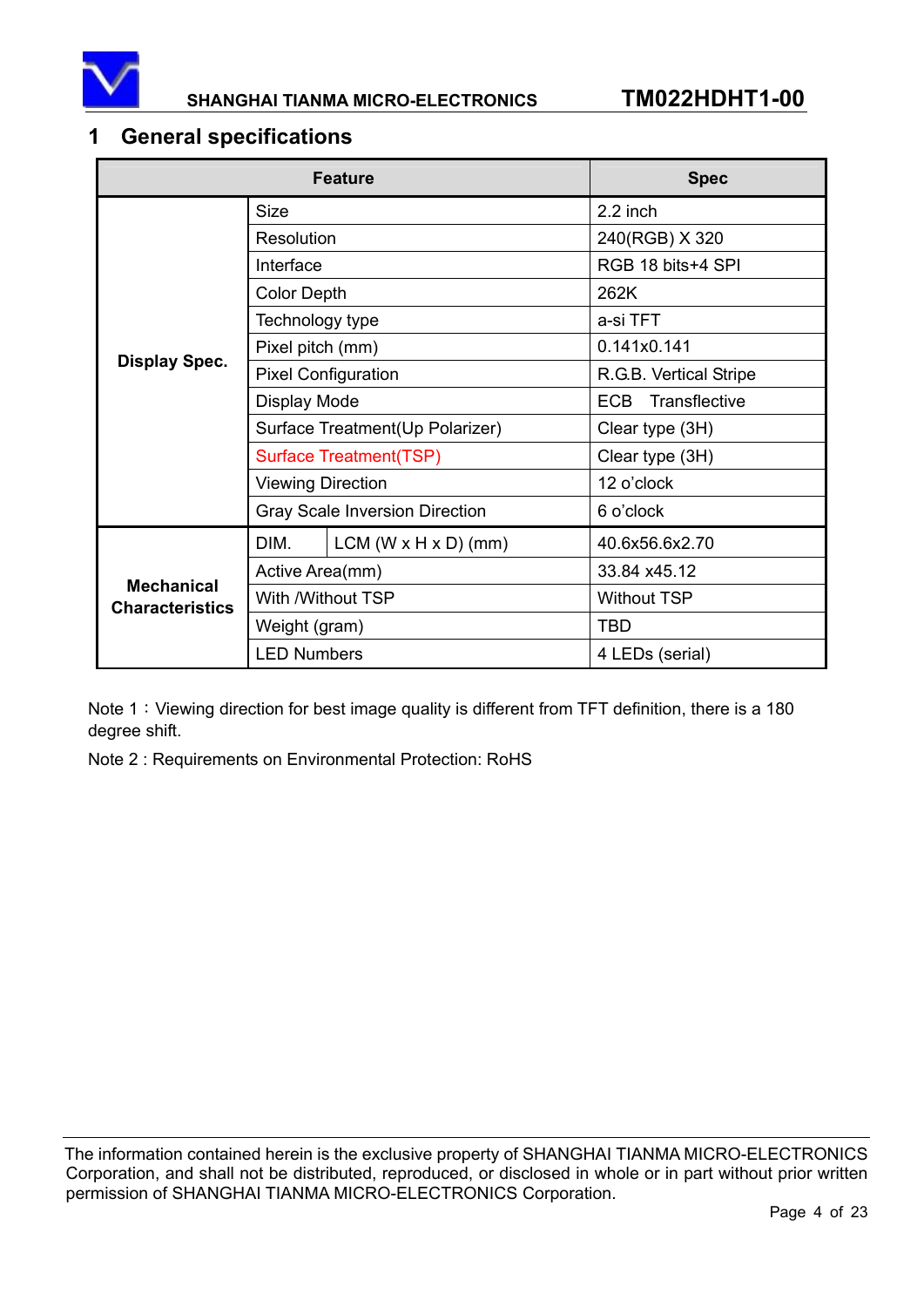<span id="page-4-0"></span>

## **2 Input/Output terminals**

#### 2.1 TFT LCD Panel

#### **Recommended connector: FH23-39S-0.3SHW (HIROSE)**

| <b>No</b>               | Symbol         | 1/O          | <b>Description</b>                      | <b>Remarks</b> |
|-------------------------|----------------|--------------|-----------------------------------------|----------------|
| 1                       | $VL1$ (LED+)   | $\mathbf{I}$ | Power supply for LED(High voltage)      |                |
| $\overline{2}$          | VL2 (LED-)     | I            | Power supply for LED(Low voltage)       |                |
| 3                       | <b>GND</b>     | P            | Ground                                  |                |
| $\overline{\mathbf{4}}$ | <b>VDD</b>     | P            | Power supply of gate driver(high level) |                |
| $\overline{5}$          | <b>GND</b>     | P            | Ground                                  |                |
| $\overline{6}$          | <b>VSYNC</b>   |              | Vertical sync. signal                   |                |
| $\overline{7}$          | <b>RESET</b>   |              | <b>Reset Enable</b>                     |                |
| 8                       | <b>GND</b>     | P            | Ground                                  |                |
| 9                       | <b>CS</b>      | I            | SPI Chip select                         |                |
| 10                      | <b>SDO</b>     | O            | SPI serial Data output                  |                |
| 11                      | <b>SDI</b>     |              | SPI serial Data input                   |                |
| 12                      | <b>GND</b>     | P            | Ground                                  |                |
| 13                      | <b>SCL</b>     |              | SPI serial interface clock              |                |
| 14                      | <b>GND</b>     | P            | Ground                                  |                |
| 15                      | <b>B5</b>      |              | Blue data signal                        |                |
| 16                      | <b>B4</b>      |              | Blue data signal                        |                |
| $\overline{17}$         | B <sub>3</sub> |              | Blue data signal                        |                |
| 18                      | <b>B2</b>      |              | Blue data signal                        |                |
| 19                      | <b>B1</b>      |              | Blue data signal                        |                |
| 20                      | B <sub>0</sub> |              | Blue data signal                        |                |
| 21                      | <b>ENABLE</b>  |              | Data enable signal                      |                |
| 22                      | <b>HSYNC</b>   |              | Horizontal sync signal                  |                |
| 23                      | <b>GND</b>     | P            | Ground                                  |                |
| 24                      | <b>DCLK</b>    |              | Data sampling clock signal              |                |
| 25                      | <b>GND</b>     | P            | Ground                                  |                |
| 26                      | G <sub>5</sub> |              | Green data signal                       |                |
| 27                      | G4             |              | Green data signal                       |                |
| 28                      | G <sub>3</sub> |              | Green data signal                       |                |
| 29                      | G <sub>2</sub> |              | Green data signal                       |                |
| 30                      | G <sub>1</sub> |              | Green data signal                       |                |
| $\overline{31}$         | G <sub>0</sub> |              | Green data signal                       |                |
| $\overline{32}$         | <b>GND</b>     | P            | Ground                                  |                |
| 33                      | R5             |              | Red data signal                         |                |
| 34                      | R4             |              | Red data signal                         |                |
| 35                      | R <sub>3</sub> |              | Red data signal                         |                |
| 36                      | R <sub>2</sub> |              | Red data signal                         |                |
| 37                      | R1             |              | Red data signal                         |                |
| 38                      | R <sub>0</sub> |              | Red data signal                         |                |
| 39                      | <b>GND</b>     | P            | Ground                                  |                |

Note2-1: I/O definition:

I-----Input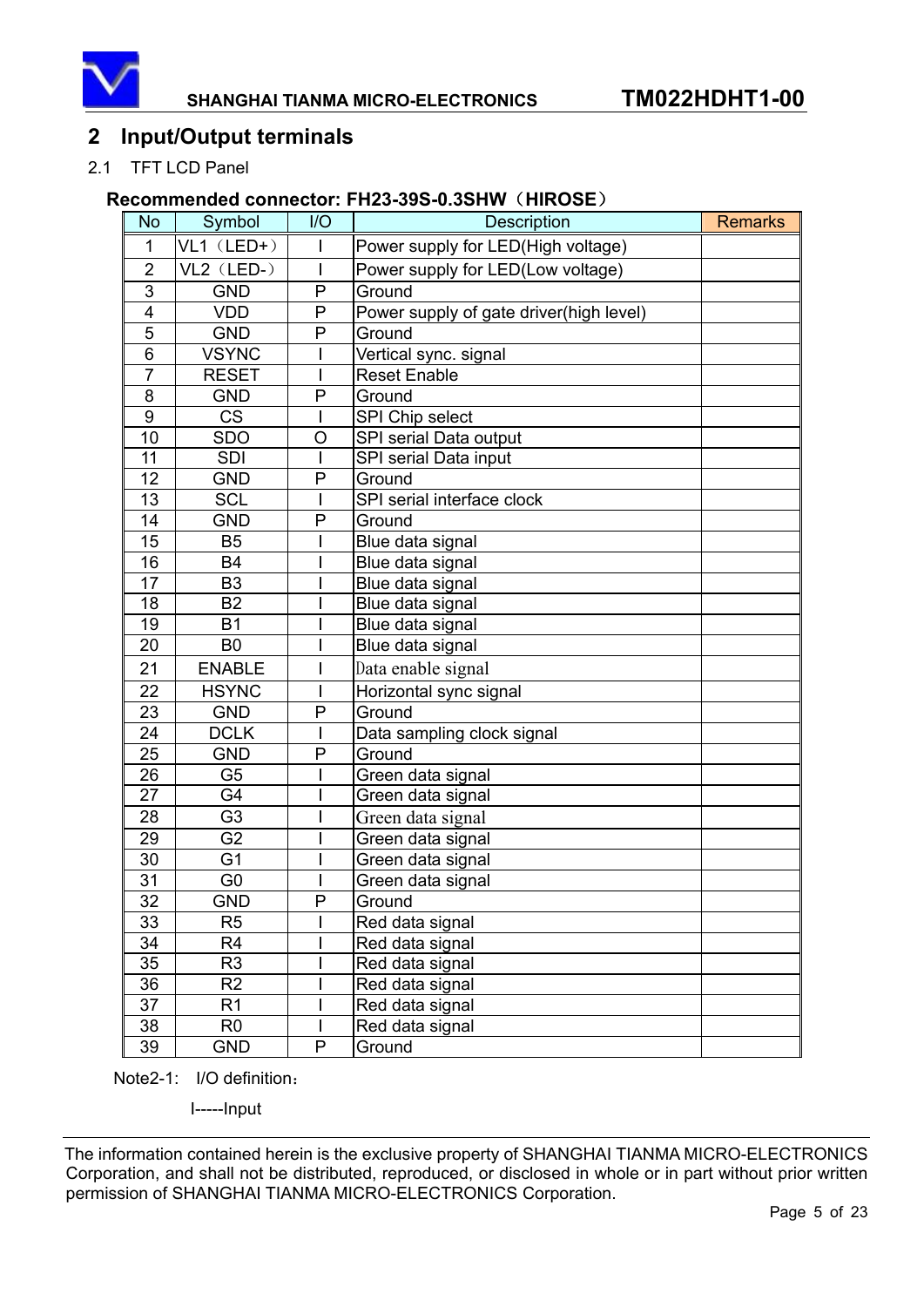

O---Output

P----Power

Note 2-2: The figure below shows the connection of backlight LED.

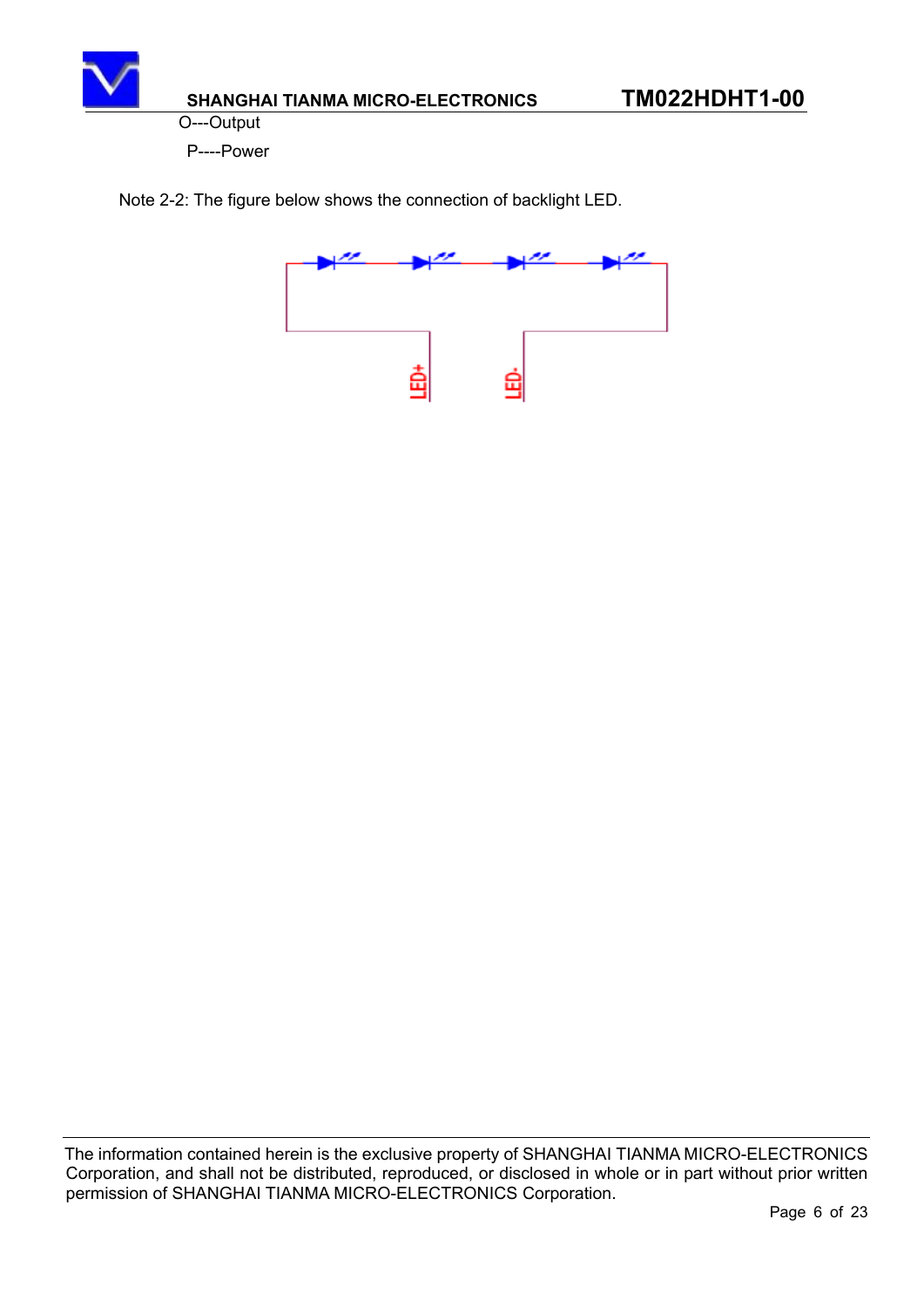<span id="page-6-0"></span>

## **3 Absolute maximum ratings**

3.1 Driving TFT LCD Panel

(VSS=0, Ta =  $25^{\circ}$ C)

| <b>Item</b>                          | <b>Symbol</b>                                                             | <b>MIN</b> | <b>MAX</b>                  |                      | Unit Remark |
|--------------------------------------|---------------------------------------------------------------------------|------------|-----------------------------|----------------------|-------------|
| Logic Supply Voltage                 | <b>VDD</b>                                                                | $-0.3$     | 3.3                         | V                    |             |
| Input Signal Voltage                 | R0~R5,G0~G5,B0~B5,<br>ENABLE, DCLK, HSYNC,<br>VSYNC,/CS,SCL,SDI,SDO/RESET | $-0.3$     | VD <sub>D</sub> 3<br>$+0.5$ | V                    |             |
| <b>Back Light Forward</b><br>Current | <b>ILED</b>                                                               | --         | 20                          | mA                   |             |
| Operating<br>Temperature             | $T_{\sf OPR}$                                                             | $-20$      | 70                          | $\mathrm{C}^{\circ}$ |             |
| Storage Temperature                  | ${\sf T}_{\text{STG}}$                                                    | $-30$      | 80                          | $\mathrm{C}^{\circ}$ |             |

Note 1: Symbol VDD3 rate is -0.3 to 5.0 and The parameter is for S6D04H0X02-B0C1 only.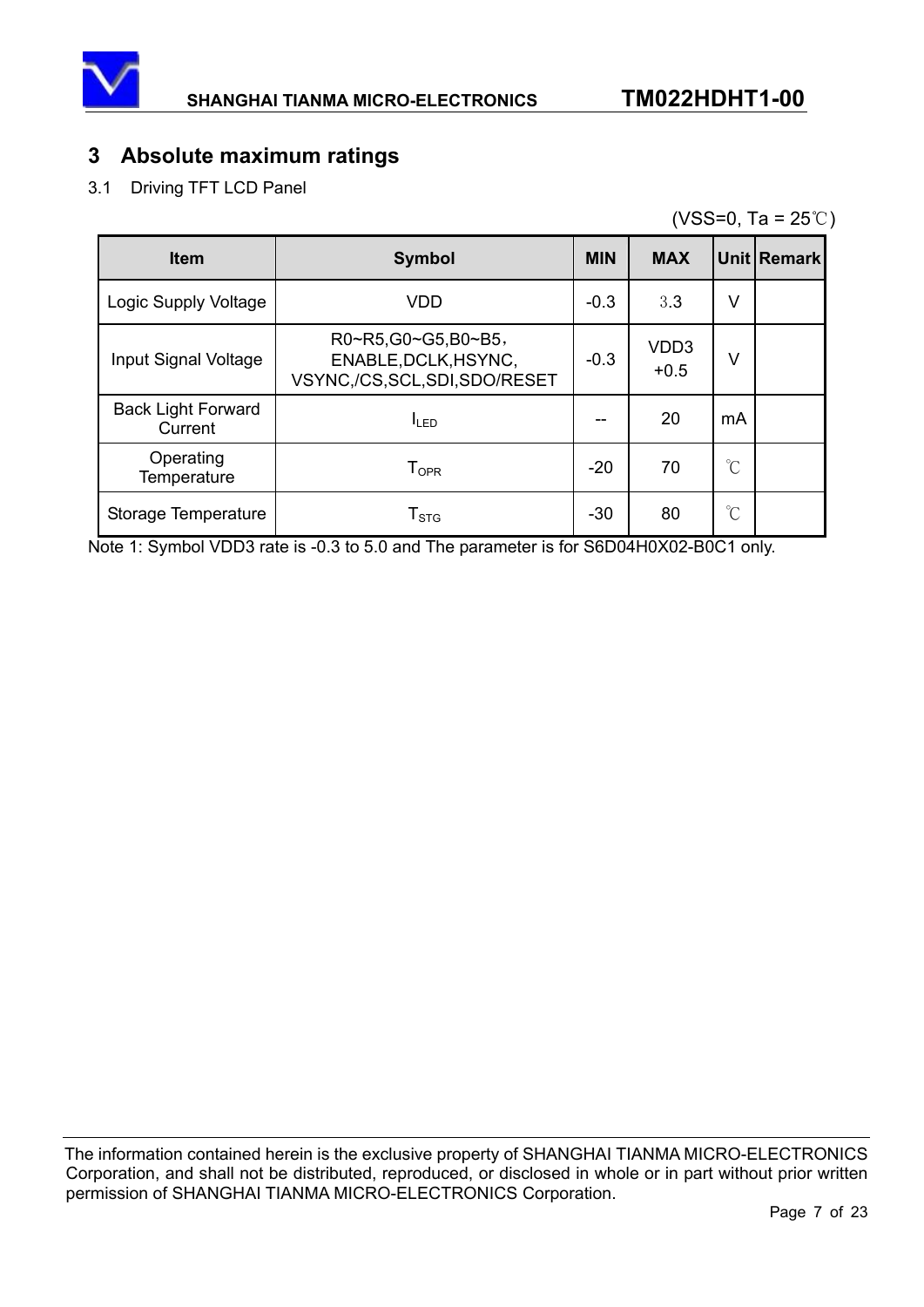<span id="page-7-0"></span>

## **4 Electrical characteristics**

4.1 Driving TFT LCD Panel

|                             | $(VSS=0, Ta=25^{\circ}C)$ |                            |                  |                          |            |             |               |
|-----------------------------|---------------------------|----------------------------|------------------|--------------------------|------------|-------------|---------------|
|                             | <b>Parameter</b>          | <b>Symbol</b>              | <b>MIN</b>       | <b>TYP</b>               | <b>MAX</b> | <b>Unit</b> | <b>Remark</b> |
|                             | Digital supply Voltage    | VDD                        | 2.52             | 2.8                      | 3.08       | v           |               |
|                             | Gate on voltage           | <b>VGH</b>                 | 13.5             | 15.0                     | 16.5       | V           |               |
| Gate off voltage            |                           | VGL                        | $-11.0$          | $-10.0$                  | $-9.0$     | V           |               |
| Input Signal                | Low Level                 | $\mathsf{V}_{\mathsf{IL}}$ | 0                | -                        | $0.3*VDD$  | V           |               |
| Voltage                     | <b>High Level</b>         | $\mathsf{V}_{\mathsf{IH}}$ | $0.7^{\ast}$ VDD | $\overline{\phantom{0}}$ | <b>VDD</b> | V           |               |
| Output Signal               | Low Level                 | <b>VOL</b>                 | 0.0              | $\overline{\phantom{a}}$ | 0.2 VDD    | V           |               |
| Voltage                     | <b>High Level</b>         | VOH                        | 0.8VDD           | ۰                        | <b>VDD</b> | V           |               |
| Current of VDD Power supply |                           | $I_{\rm CC}$               |                  | TBD                      |            | mA          | Note 1        |

Note1:To test the current dissipation,use"all Black Pattern".

4.2 Driving Backlight Ta=25°C

| <b>Item</b>              | Symbol                     | <b>MIN</b> | <b>TYP</b> | <b>MAX</b> | Unit | <b>Remark</b>    |
|--------------------------|----------------------------|------------|------------|------------|------|------------------|
| <b>Forward Current</b>   | IF                         |            | 20         | --         | mA   |                  |
| <b>Forward Voltage</b>   | V⊧                         | $- -$      | 12.8       |            |      | 4 LEDs<br>serial |
| <b>Power Consumption</b> | $\mathsf{W}_{\mathsf{BL}}$ | $- -$      | 256        | --         | mW   |                  |

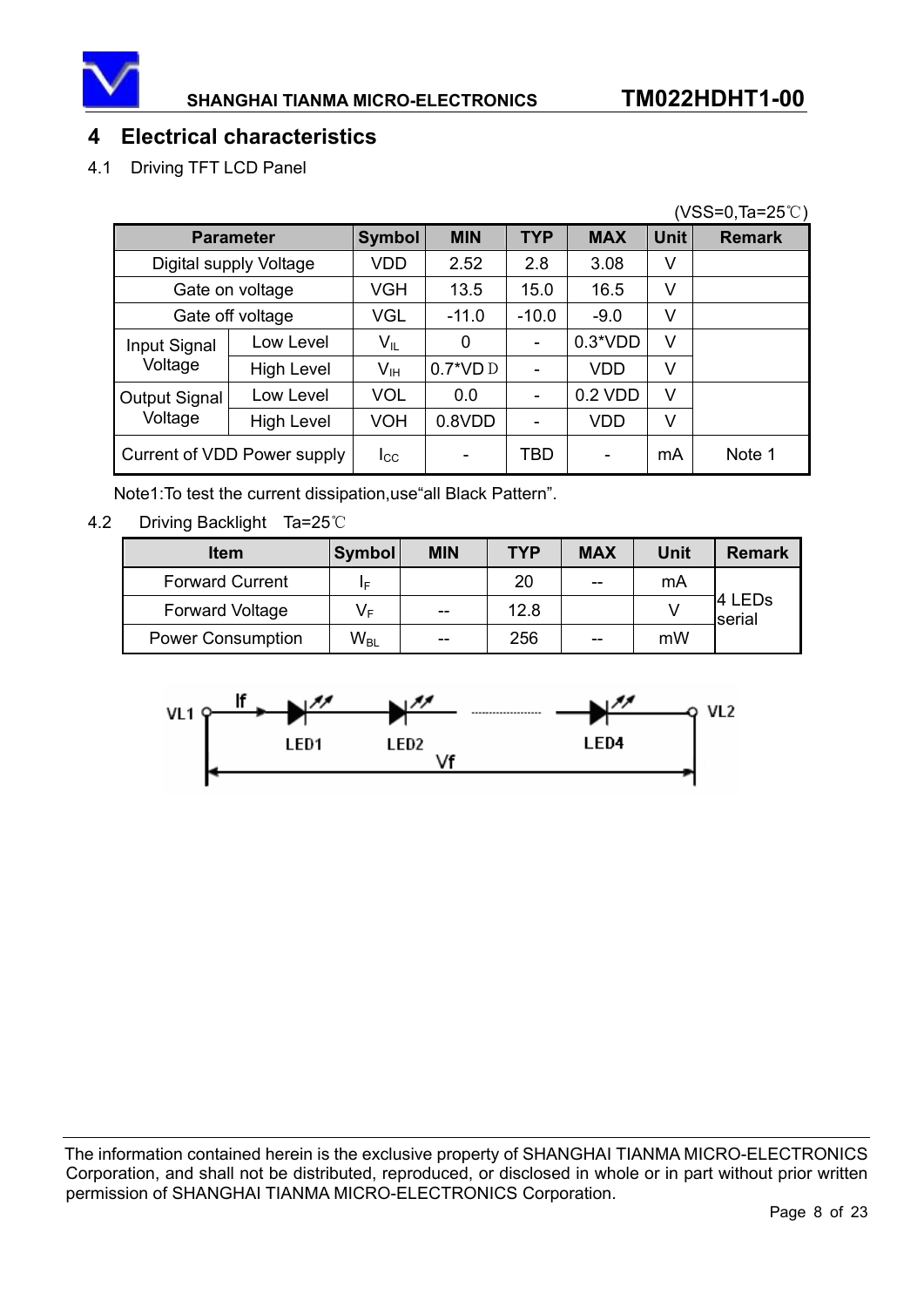

#### 4.3 Block Diagram

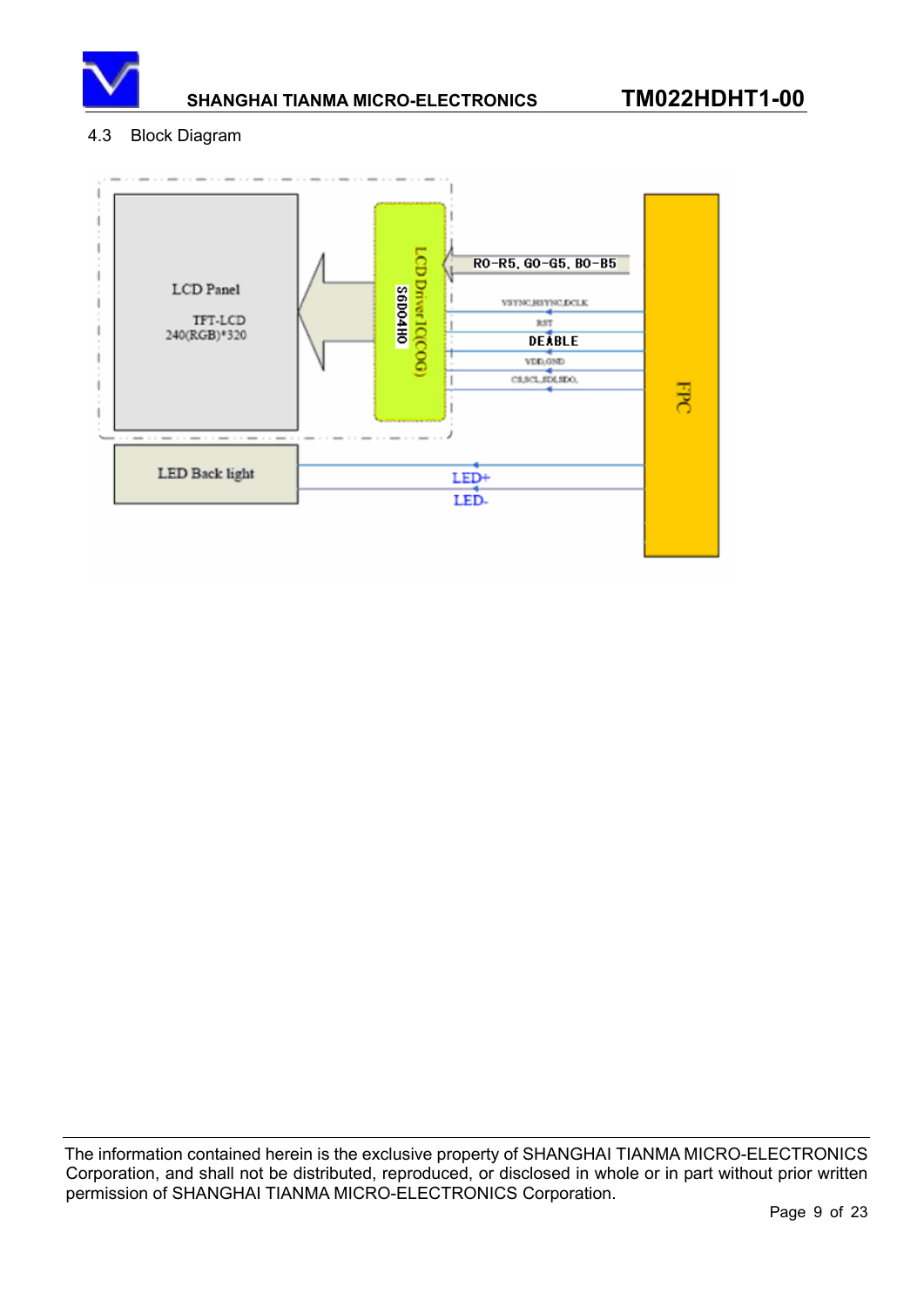## <span id="page-9-0"></span>**5 Timing chart**

## **5.1 RGB INTERFACE CHARACTERISTICS**

### **5.2.1 RGB Interface Timing**



Fig.5-2 Input signal's rise and fall times

Tab.5-1 RGB Interface AC Characteristics

|                  |                           | (VSHD=2.4~3.3V, Ta=-40~+85°C) |                          |             |               |  |
|------------------|---------------------------|-------------------------------|--------------------------|-------------|---------------|--|
| <b>Parameter</b> | <b>Description</b>        | <b>Min</b>                    | <b>Max</b>               | <b>Unit</b> | <b>Remark</b> |  |
| <b>tDCYC</b>     | <b>DCLK</b> period        | 100                           |                          | ns          |               |  |
| tDWL             | DCLK pluse width low      | 50                            | ۰                        | ns          |               |  |
| tDWH             | DCLK pluse width high     | 50                            | ۰                        | ns          |               |  |
| tDR/tDF          | DCLK rising/falling time  |                               | 20                       | ns          |               |  |
| <b>tSYNCS</b>    | <b>VSYNC, HSYNC setup</b> | 30                            | $\overline{\phantom{0}}$ | ns          | <b>Note</b>   |  |
| <b>tENS</b>      | <b>ENABLE</b> setup       | 50                            |                          | ns          |               |  |
| tENH             | <b>ENABLE hold</b>        | 50                            |                          | ns          |               |  |
| tDS              | Input Data setup          | 50                            |                          | ns          |               |  |
| tDH              | Input Data hold           | 50                            |                          | ns          |               |  |
|                  |                           |                               |                          |             |               |  |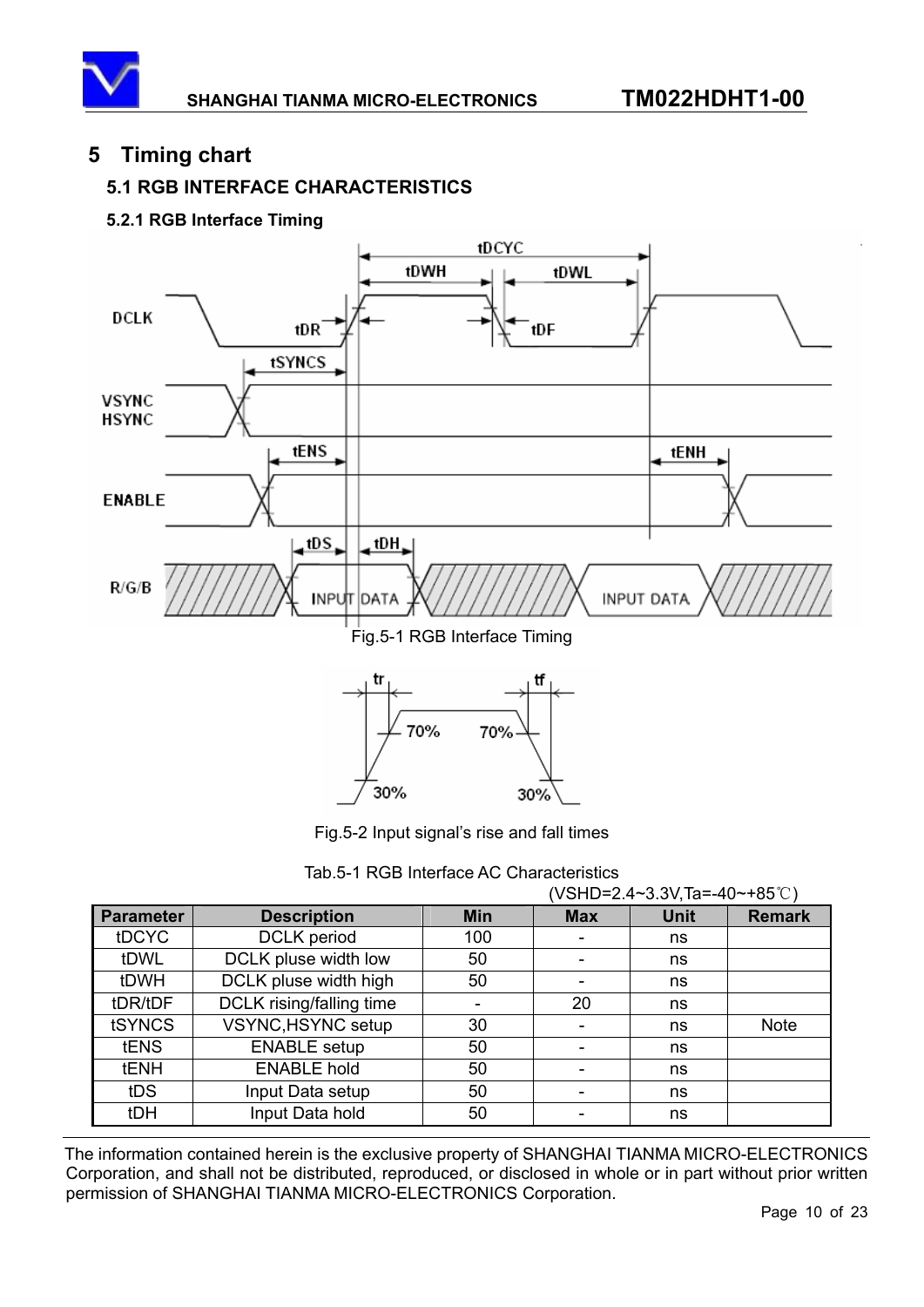

#### **SHANGHAI TIANMA MICRO-ELECTRONICS TM022HDHT1-00**

| signal's rise<br>time     | - | n<br>10 |  |
|---------------------------|---|---------|--|
| , fall<br>time<br>signal' | - | ns      |  |

Note:

1. VSYNC Low Pulse Width $\geq 1$ H;

2. HSYNC Low Pluse Width $\geq 1$ DCLK

#### **5.2.2 Recommend RGB Interface Timing**





Fig.5-3 Recommend RGB Interface Timing

#### Tab.5-2 Recommend Input Timing (DCLK, HSYNC, VSYNC, ENABLE)  $($ VSHD=2.4~3.3V,Ta=-40~+85°C)

|                  | $\overline{V}$ v $\overline{U}$ $\overline{V}$ $\overline{L}$ $\overline{L}$ $\overline{L}$ $\overline{V}$ $\overline{V}$ $\overline{V}$ $\overline{V}$ $\overline{V}$ $\overline{V}$ $\overline{V}$ $\overline{V}$ $\overline{V}$ $\overline{V}$ $\overline{V}$ $\overline{V}$ $\overline{V}$ $\overline{V}$ $\overline{V}$ $\overline{V}$ $\overline{V}$ $\overline{V}$ $\over$ |               |                |        |      |             |               |
|------------------|-----------------------------------------------------------------------------------------------------------------------------------------------------------------------------------------------------------------------------------------------------------------------------------------------------------------------------------------------------------------------------------|---------------|----------------|--------|------|-------------|---------------|
| <b>Parameter</b> | <b>Symbol</b>                                                                                                                                                                                                                                                                                                                                                                     | <b>Symbol</b> | Min.           | Typ.   | Max. | <b>Unit</b> | <b>Remark</b> |
| <b>DCLK</b>      | <b>DCLK</b> frequency                                                                                                                                                                                                                                                                                                                                                             | fDCYC         |                | 5.64   | 10   | <b>MHz</b>  |               |
|                  | <b>DCLK</b> period                                                                                                                                                                                                                                                                                                                                                                | tDCYC         | 100            | 177.15 |      | ns          |               |
| <b>HSYNC</b>     | Horizontal                                                                                                                                                                                                                                                                                                                                                                        | Thd           |                | 240    |      |             |               |
|                  | 1horizontalline                                                                                                                                                                                                                                                                                                                                                                   | Th            | 259            | 280    |      | <b>Tclk</b> |               |
|                  | Horizontal blank                                                                                                                                                                                                                                                                                                                                                                  | Thb           | 3              | 20     |      |             |               |
|                  | Horizontal front porch                                                                                                                                                                                                                                                                                                                                                            | Thfp          | 15             | 20     |      |             |               |
|                  | Vertical display area                                                                                                                                                                                                                                                                                                                                                             | Tvd           |                | 320    |      |             |               |
| <b>VSYNC</b>     | Vsync period time                                                                                                                                                                                                                                                                                                                                                                 | Tv            | 325            | 336    |      |             |               |
|                  | Vsync blank                                                                                                                                                                                                                                                                                                                                                                       | Tvb           | $\mathcal{P}$  | 8      |      | Th          |               |
|                  | Vsync Front porch                                                                                                                                                                                                                                                                                                                                                                 | Tvfp          | $\overline{2}$ | 8      |      |             |               |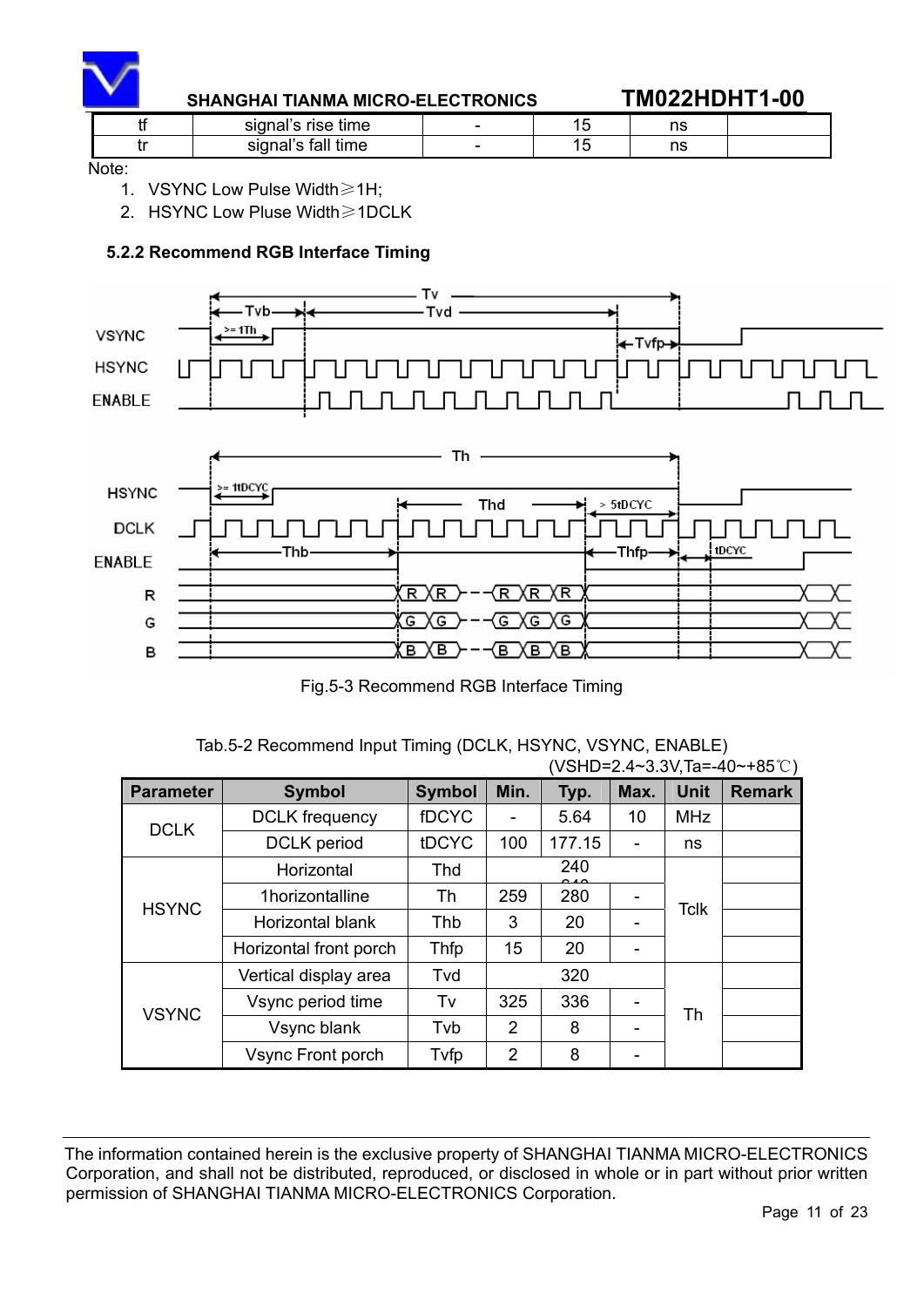

#### **5.2 3-WIRE 9-BIT SERIAL INTERFACE**



#### **5.2.1 3-Wire 9-Bit data serial interface write mode**





Figure. 5-5 3-Wire 9-Bit Serial Interface I/II Bus Protocol, Read 1-Byte From Register Note: A0=0, Transfer Command; A0=1, Transfer Data.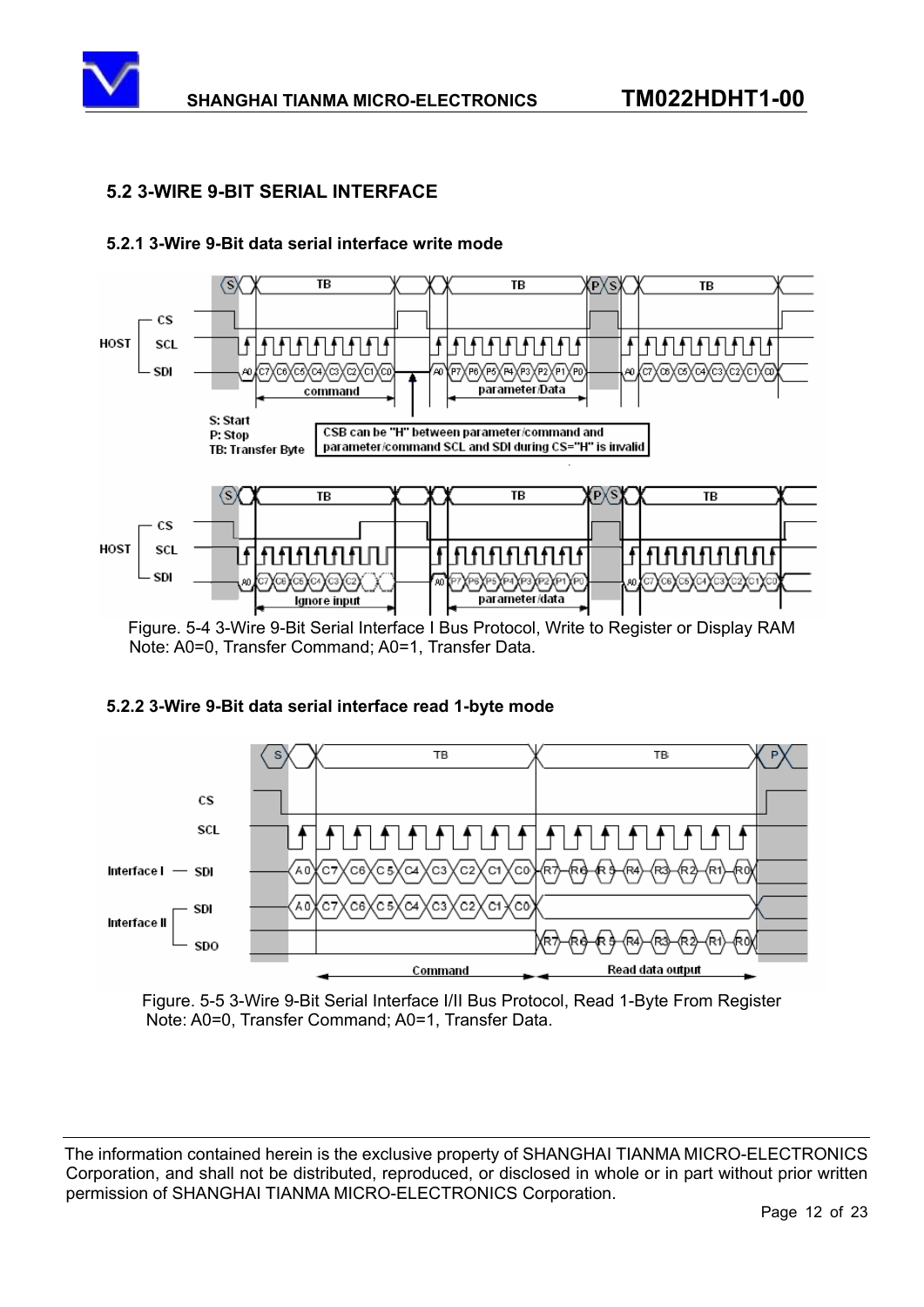



#### **5.2.2 3-Wire 9-Bit data serial interface read multi-byte mode**

#### **5.2.4 3-Wire 9-Bit serial interface Timing**



Fig.5-7 AC Characteristics of 3-Wire 9-Bit Serial Interface timing

Figure. 5-6 3-Wire 9-Bit Serial Interface I/II Bus Protocol, Read Muti-Byte From Register Note: A0=0, Transfer Command; A0=1, Transfer Data.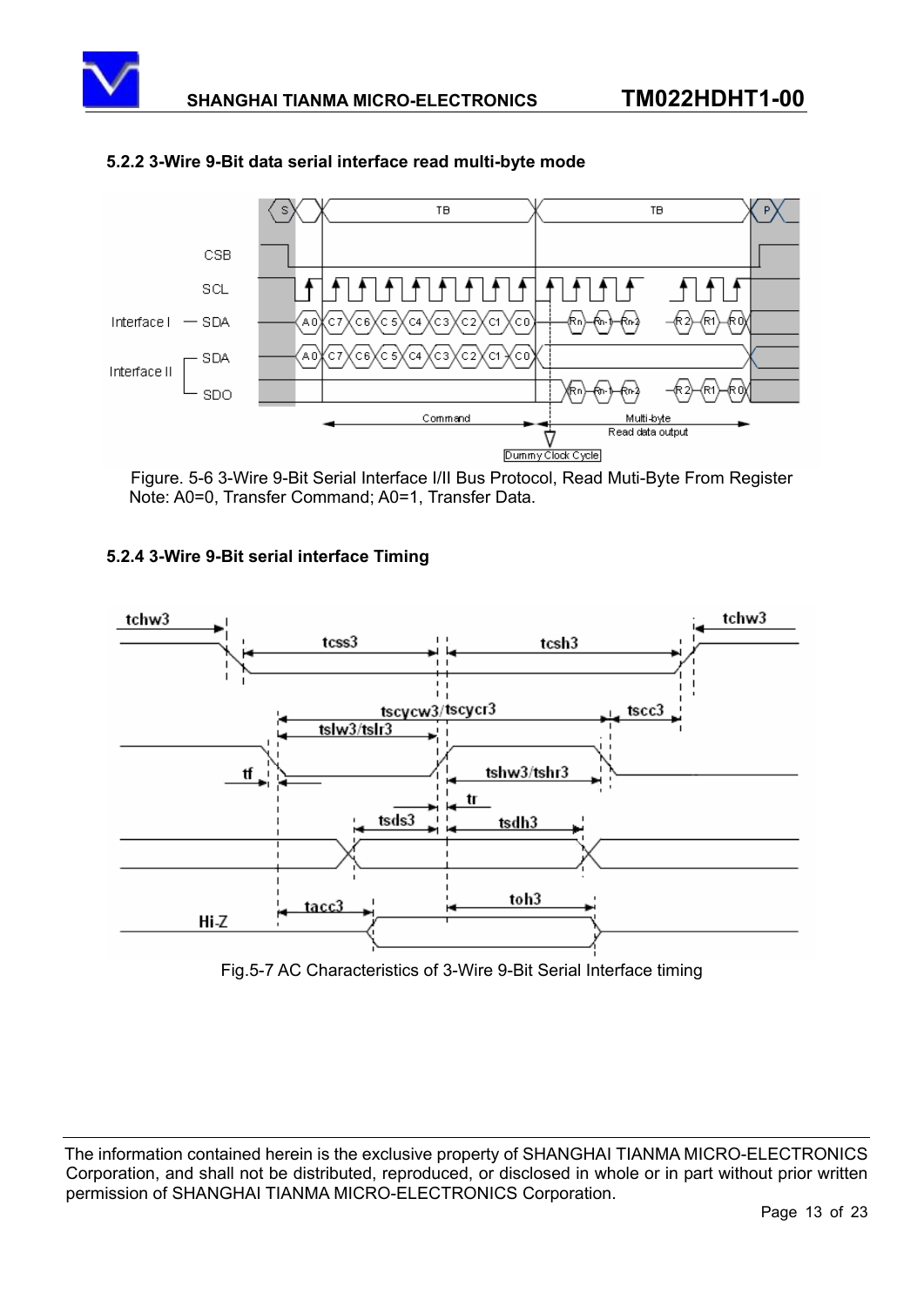

|                            | (VSHD=2.4~3.3V,1a=-40~+85 ℂ) |                   |            |            |             |               |
|----------------------------|------------------------------|-------------------|------------|------------|-------------|---------------|
| <b>Parameter</b>           | <b>Symbol</b>                | <b>Conditions</b> | <b>Min</b> | <b>Max</b> | <b>Unit</b> | <b>Remark</b> |
| Serial Clock Cycle(Write)  | tscycw <sub>3</sub>          | <b>SCL</b>        | 100        |            | ns          |               |
| SCL "H" pluse width(Write) | tshw3                        | <b>SCL</b>        | 35         |            | ns          |               |
| SCL "L" pluse width(Write) | tslw3                        | <b>SCL</b>        | 35         |            | ns          |               |
| Data setup time(Write)     | tsds3                        | <b>SDA</b>        | 30         |            | ns          |               |
| Data hold time(Write)      | tsdh3                        | <b>SDA</b>        | 30         |            | ns          |               |
| Serial Clock Cycle(Read)   | tscycr3                      | <b>SCL</b>        | 150        |            | ns          |               |
| SCL "H" pluse width(Read)  | tshr3                        | <b>SCL</b>        | 60         |            | ns          |               |
| SCL "L" pluse width(Read)  | tslr3                        | <b>SCL</b>        | 60         |            | ns          |               |
| Access time                | tacc <sub>3</sub>            | SDO(Note2)        | 10         | 50         | ns          |               |
| Output disable time        | toh <sub>3</sub>             | SDO(Note2)        | 15         | 50         | ns          |               |
| CS "H" pluse width         | tchw <sub>3</sub>            | CS                | 40         |            | ns          |               |
| <b>CS-SCL time</b>         | tcssw <sub>3</sub>           | CS (Write)        | 60         |            | ns          |               |
|                            | tcshw3                       | CS (Write)        | 65         |            | ns          |               |

| Tab.5-3 AC Characteristics of 3-Wire 9-Bit Serial Interface |  |
|-------------------------------------------------------------|--|
|                                                             |  |

Note: For maximum CL=30pF, for minimum CL=8pF

#### **5.3 Reset Timing**



Fig.5-8 Reset timing

| Tab.5-4 Reset input timing |  |  |
|----------------------------|--|--|
|                            |  |  |

| <b>TYP</b><br><b>MIN</b><br><b>MAX</b><br><b>Unit</b><br><b>Symbol</b><br><b>Remark</b><br><b>Parameter</b> |     |                          |   |                          |    |                          |  |
|-------------------------------------------------------------------------------------------------------------|-----|--------------------------|---|--------------------------|----|--------------------------|--|
|                                                                                                             | tRW | 10                       | - | $\overline{\phantom{0}}$ | us | $\overline{\phantom{0}}$ |  |
| <b>RESET</b>                                                                                                | tRT | $\overline{\phantom{0}}$ | - | 5                        | ms | note 1                   |  |
|                                                                                                             |     | $\overline{\phantom{0}}$ | - | 120                      | ms | note 2                   |  |

Note1: When Reset applied during Sleep In Mode.

Note2: When Reset applied during Sleep Out Mode.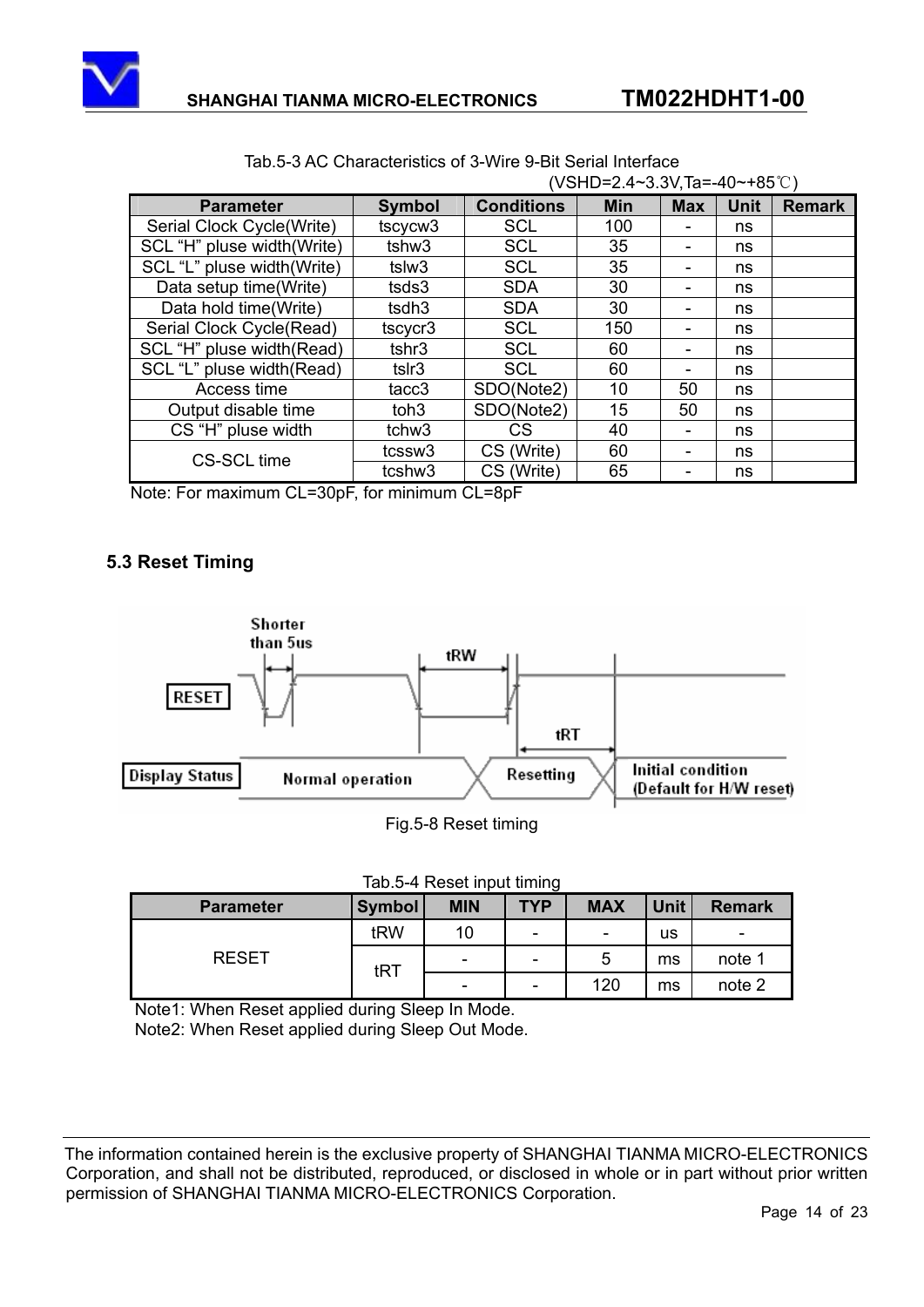

#### **5.4. POWER ON/OFF SEQUENCE**



Fig.6-1 Power On/Off Sequence

Note 1. Tfpw RESET1 is applied to RESET falling in the sleep out mode. Note 2. Tfpw RESET2 is applied to RESET falling in the sleep in mode.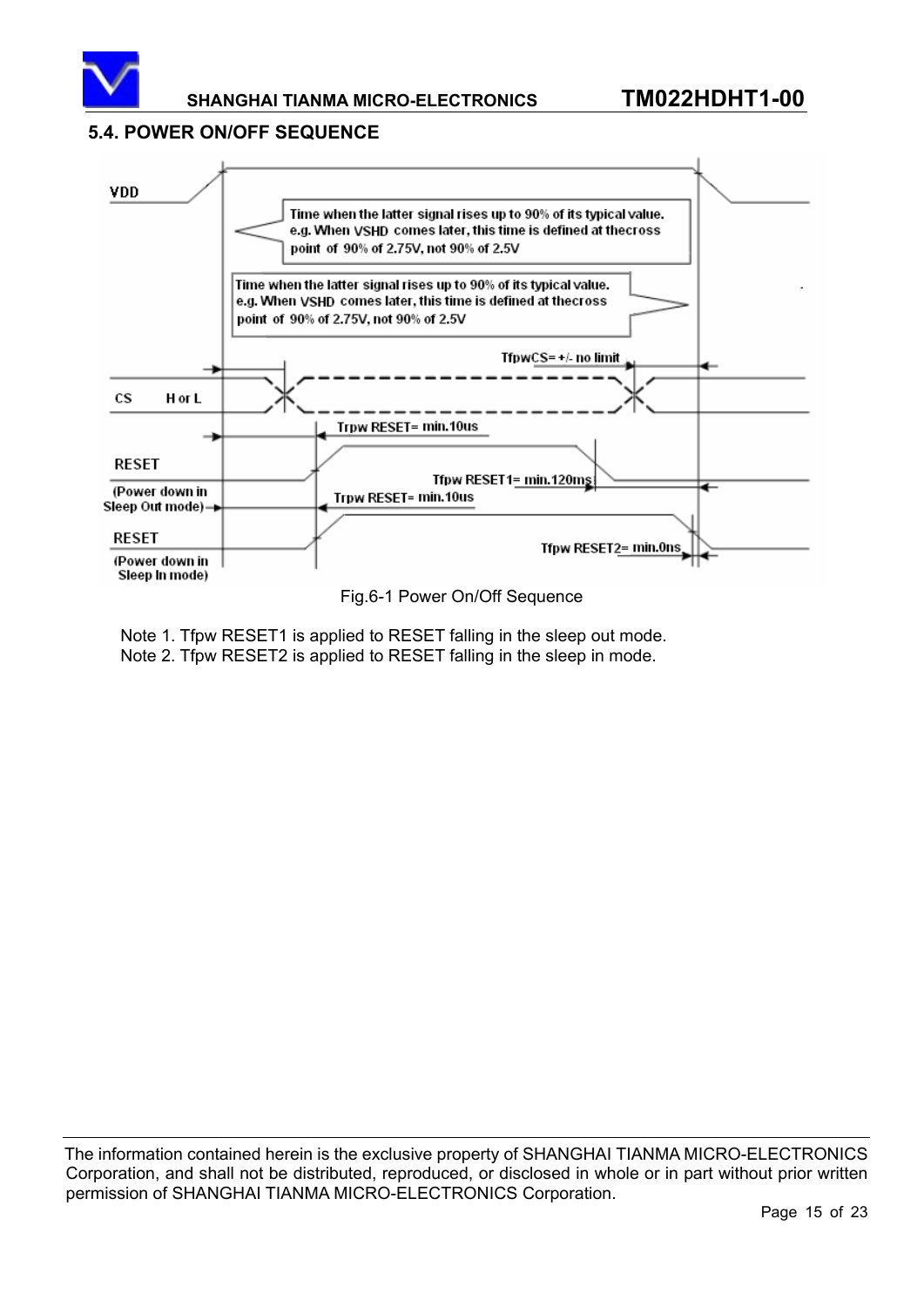<span id="page-15-0"></span>

**SHANGHAI TIANMA MICRO-ELECTRONICS TM022HDHT1-00**

Ta= $25^\circ$ C

## **6 Optical characteristics**

6.1 Optical Specification

| Item                  |       | Symbol     | Condition            | Min                      | Typ.       | Max. | Unit            | Remark                     |
|-----------------------|-------|------------|----------------------|--------------------------|------------|------|-----------------|----------------------------|
|                       |       | $\Theta$ T |                      | 40                       | 45         | -    |                 |                            |
|                       |       | $\Theta$ B | $CR \ge 10$          | 40                       | 45         | -    | Degree          |                            |
| <b>View Angles</b>    |       | $\Theta L$ |                      | 40                       | 45         | -    |                 | Note 2                     |
|                       |       | $\theta$ R |                      | 40                       | 45         |      |                 |                            |
| <b>Contrast Ratio</b> |       | <b>CR</b>  | $\theta = 0^{\circ}$ | 200                      | 350        |      |                 | Note1<br>Note <sub>3</sub> |
| <b>Response Time</b>  |       | Ton        | $25^{\circ}$ C       | 35                       |            | ms   | Note1           |                            |
|                       |       | Toff       |                      |                          |            |      |                 | Note4                      |
| Chromaticity          | White | X          | <b>Brightness</b>    |                          | <b>TBD</b> |      |                 | Note <sub>5</sub> ,        |
|                       |       | y          | is on                |                          | <b>TBD</b> |      |                 | Note1                      |
| Uniformity            |       | U          |                      |                          | 80         |      | $\%$            | Note1<br>Note <sub>6</sub> |
| <b>NTSC</b>           |       |            |                      | $\overline{\phantom{a}}$ | 30         |      | $\%$            | Note 5                     |
| Luminance             |       | L          |                      | 145                      | 195        |      | $\text{cd/m}^2$ | Note1<br>Note7             |
| Reflectance           |       |            |                      |                          | 6          |      | $\%$            | Note <sub>8</sub>          |

Test Conditions:

- 1. VDD=2.8V,  $I_L$ =20mA( LED current), the ambient temperature is 25°C.
- 2. The test systems refer to Note 1 , Note 2 and Note 8.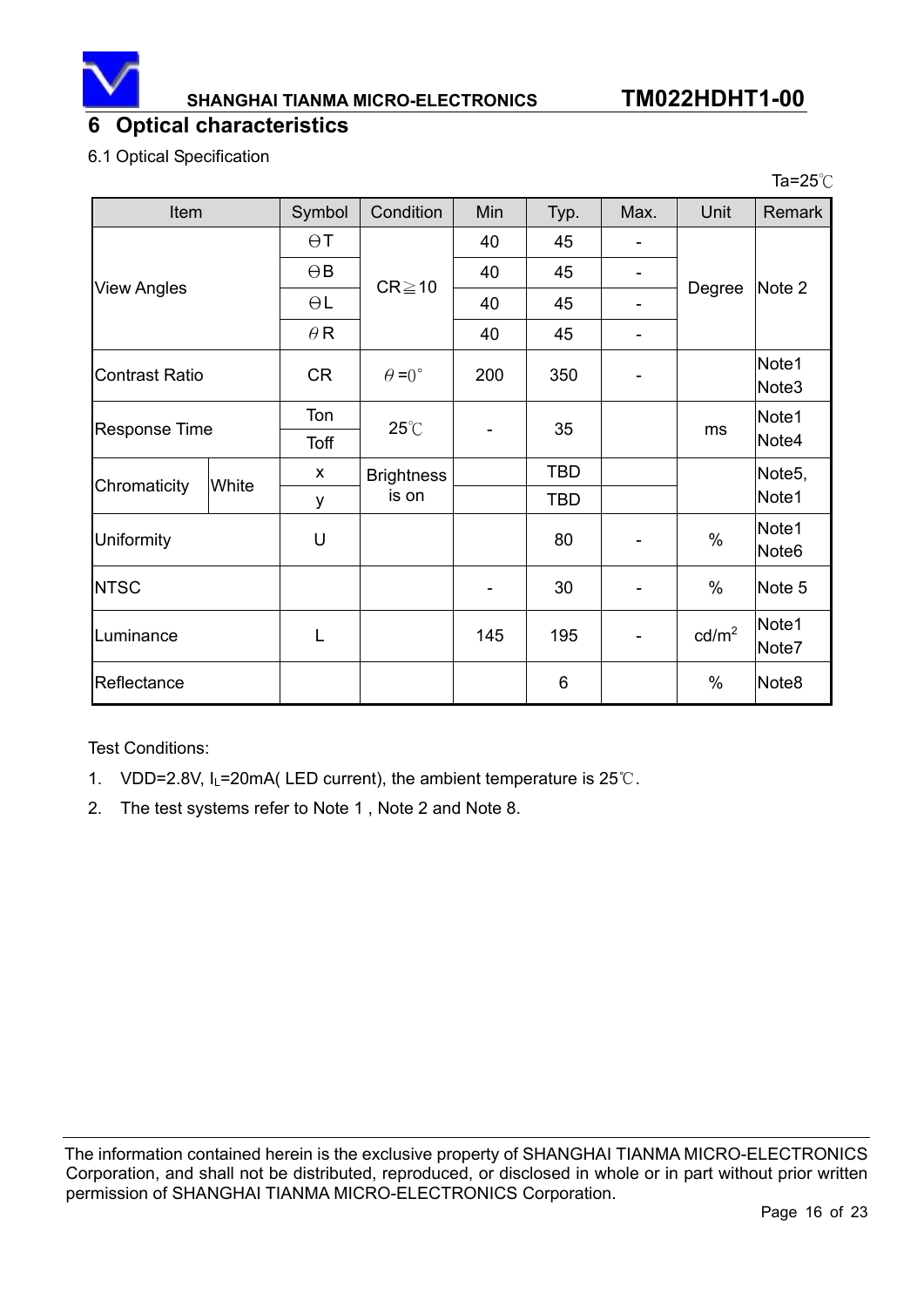

#### Note 1: Definition of optical measurement system.

The optical characteristics should be measured in dark room. After 5 minutes operation, the optical properties are measured at the center point of the LCD screen. All input terminals LCD panel must be ground when measuring the center area of the panel.



| Item                  | Photo detector | Field       |  |
|-----------------------|----------------|-------------|--|
| <b>Contrast Ratio</b> |                |             |  |
| Luminance             | SR-3A          | $1^{\circ}$ |  |
| Chromaticity          |                |             |  |
| Lum Uniformity        |                |             |  |
| <b>Response Time</b>  | BM-7A          | ?           |  |

Note 2: Definition of viewing angle range and measurement system. viewing angle is measured at the center point of the LCD by CONOSCOPE(ergo-80).

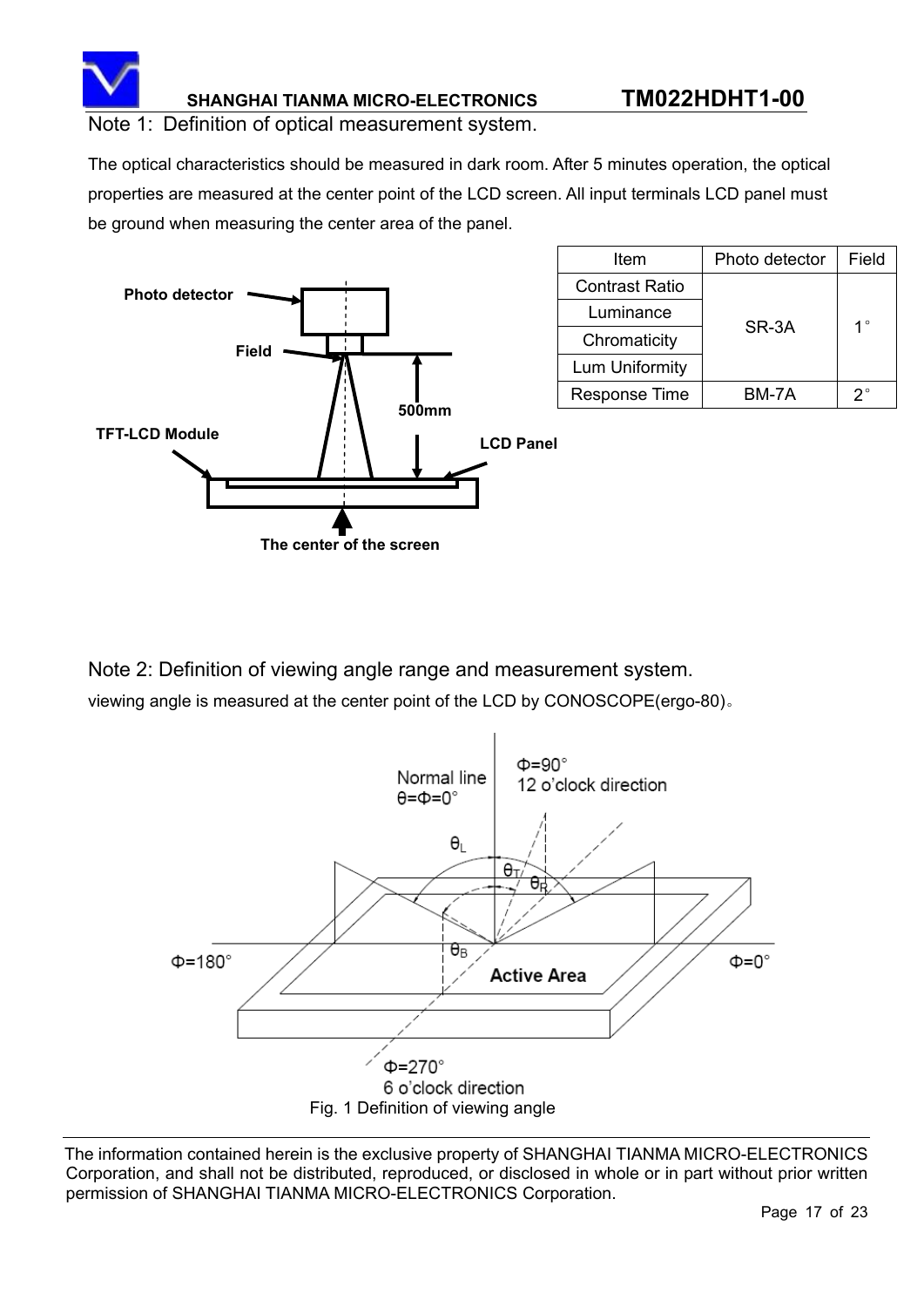

## Note 3: Definition of contrast ratio

Luminance measured when LCD is on the "White" state Contrast ratio  $(CR)$  = uminance measured when LCD is on the "Black" state "White state ":The state is that the LCD should driven by Vwhite.

"Black state": The state is that the LCD should driven by Vblack.

Vwhite: To be determined Vblack: To be determined.

## Note 4: Definition of Response time

The response time is defined as the LCD optical switching time interval between "White" state and "Black" state. Rise time (TON) is the time between photo detector output intensity changed from 90% to 10%. And fall time (TOFF) is the time between photo detector output intensity changed from 10% to 90%.



Note 5: Definition of color chromaticity (CIE1931) Color coordinates measured at center point of LCD.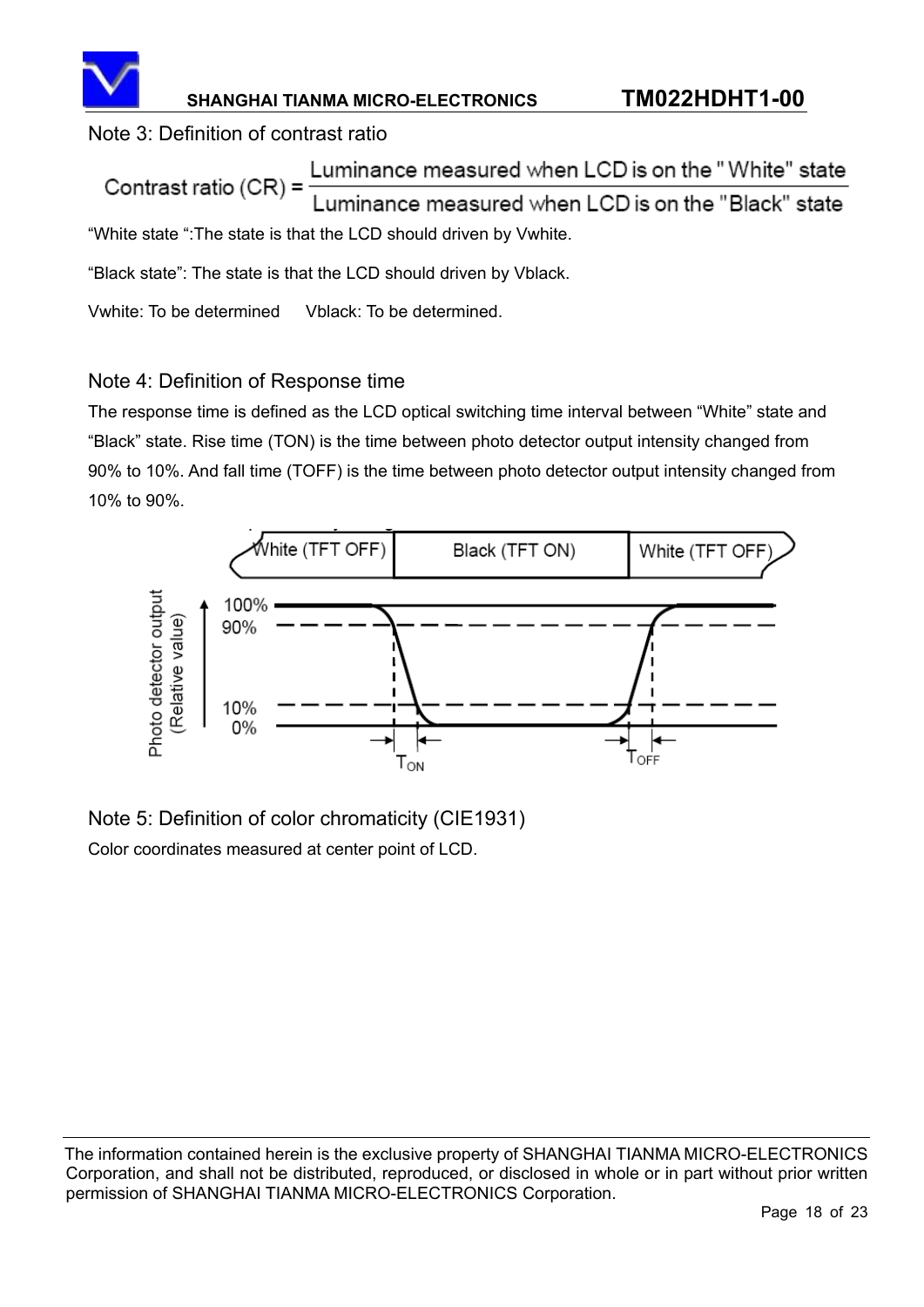

#### Note 6: Definition of Luminance Uniformity

Active area is divided into 9 measuring areas (Refer Fig. 2). Every measuring point is placed at the center of each measuring area.

Luminance Uniformity(U) = Lmin/ Lmax

L-------Active area length W----- Active area width



Fig. 2 Definition of uniformity

Lmax: The measured maximum luminance of all measurement position.

Lmin: The measured minimum luminance of all measurement position.

## Note 7: Definition of Luminance :

Measure the luminance of white state at center point.

## Note 8: Definition of Reflectance measurement system

Note 5) Reflectance is defined as follows

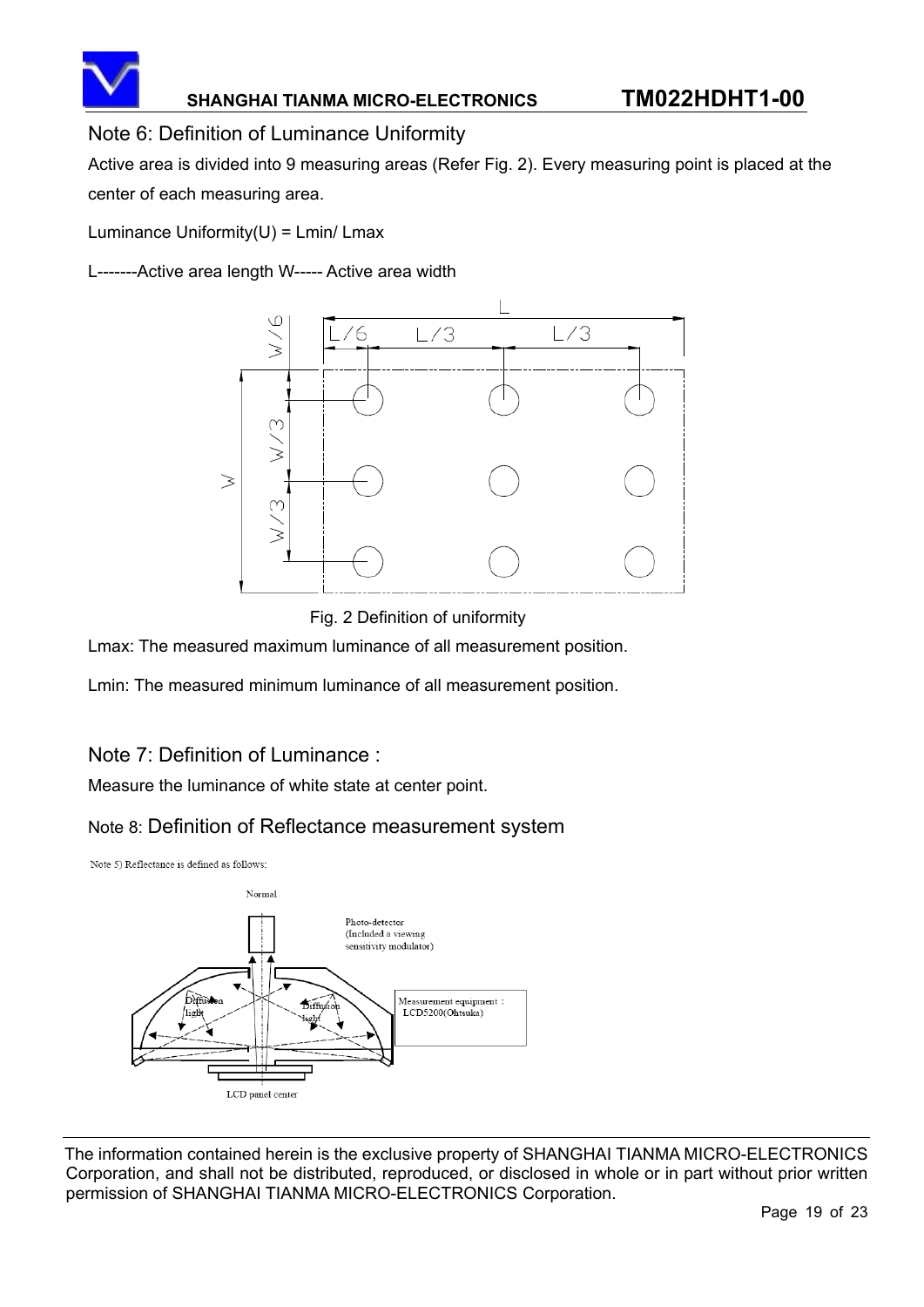<span id="page-19-0"></span>

## **7 Environmental / Reliability tests**

| <b>No</b>      | <b>Test Item</b>                                         | <b>Condition</b>                                                                                                                                                                                    | <b>Remarks</b>                                                                            |
|----------------|----------------------------------------------------------|-----------------------------------------------------------------------------------------------------------------------------------------------------------------------------------------------------|-------------------------------------------------------------------------------------------|
| 1              | High Temperature $Ts=+70^{\circ}$ C, 240hrs<br>Operation |                                                                                                                                                                                                     | Note1<br>IEC60068-2-2, GB2423.2-89                                                        |
| $\overline{2}$ | Low Temperature Ta=-20°C, 240hrs<br>Operation            |                                                                                                                                                                                                     | IEC60068-2-1<br>GB2423.1-89                                                               |
| 3              | High Temperature Ta=+80°C, 240hrs<br>Storage             |                                                                                                                                                                                                     | IEC60068-2-2,<br>GB2423.2-89                                                              |
| 4              | Low Temperature Ta=-30°C, 240hrs<br>Storage              |                                                                                                                                                                                                     | IEC60068-2-1<br>GB2423.1-89                                                               |
| 5              | & High Humidity<br>Storage                               | High Temperature +60°C, 90% RH max, 240 hours                                                                                                                                                       | Note <sub>2</sub><br>IEC60068-2-3,<br>GB/T2423.3-2006                                     |
| 6              | Shock<br>Thermal<br>(Non-operation)                      | -30°C 30 min~+80°C 30 min,<br>Change time: 5min, 20 Cycle                                                                                                                                           | Start with cold temperature,<br>End with high temperature,<br>IEC60068-2-14, GB2423.22-87 |
| $\overline{7}$ | <b>Electro Static</b><br><b>Discharge</b><br>(Operation) | C=150pF, $R=330\Omega$ , 5points/panel<br>Air:± 8KV, 5times;<br>Contact: ± 4KV, 5 times;<br>(Environment: $15^{\circ}\text{C} \sim 35^{\circ}\text{C}$ ,<br>$30\% \sim 60\%$ , 86Kpa $\sim$ 106Kpa) | IEC61000-4-2<br>GB/T17626.2-1998                                                          |
| 8              | Vibration<br>(Non-operation)                             | Frequency range: 10~55Hz,<br>Stroke:1.5mm<br>Sweep:10Hz~55Hz~10Hz 1 hours<br>for each direction of X.Y.Z.(3 hours for GB/T2423.10-1995<br>total)                                                    | IEC60068-2-6                                                                              |
| 9              | <b>Shock</b><br>(Non-operation)                          | 60G 6ms, $\pm$ X, $\pm$ Y, $\pm$ Z 3times for each IEC60068-2-27<br>direction                                                                                                                       | GB/T2423.5-1995                                                                           |
| 10             | Package<br>Drop Test                                     | Height:80 cm, 1 corner, 3 edges, 6 IEC60068-2-32<br>surfaces                                                                                                                                        | GB/T2423.8-1995                                                                           |

Note1: Ts is the temperature of panel's surface.

Note2: Ta is the ambient temperature of sample.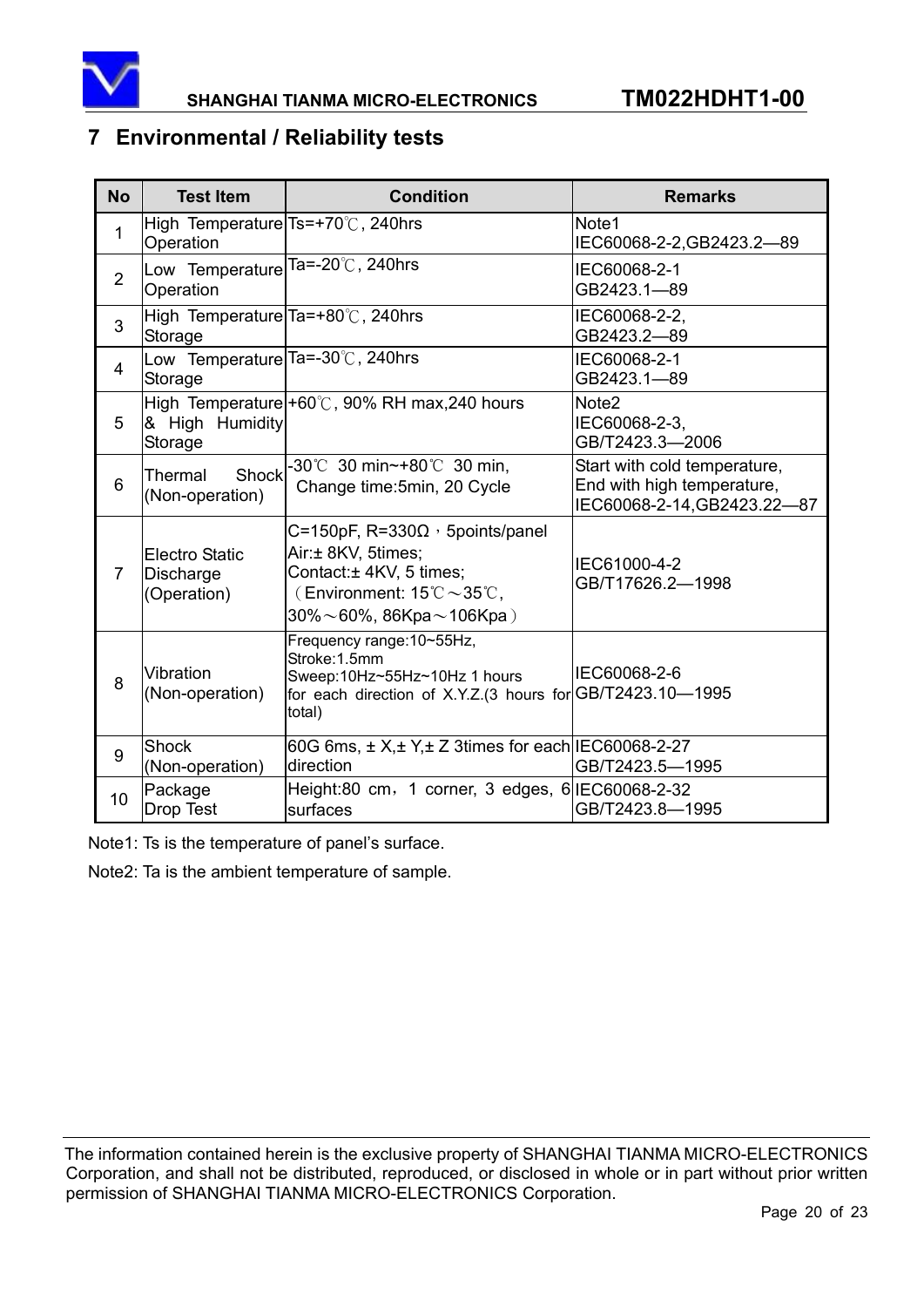<span id="page-20-0"></span>

**SHANGHAI TIANMA MICRO-ELECTRONICS TM022HDHT1-00**

#### **8 Mechanical drawing**

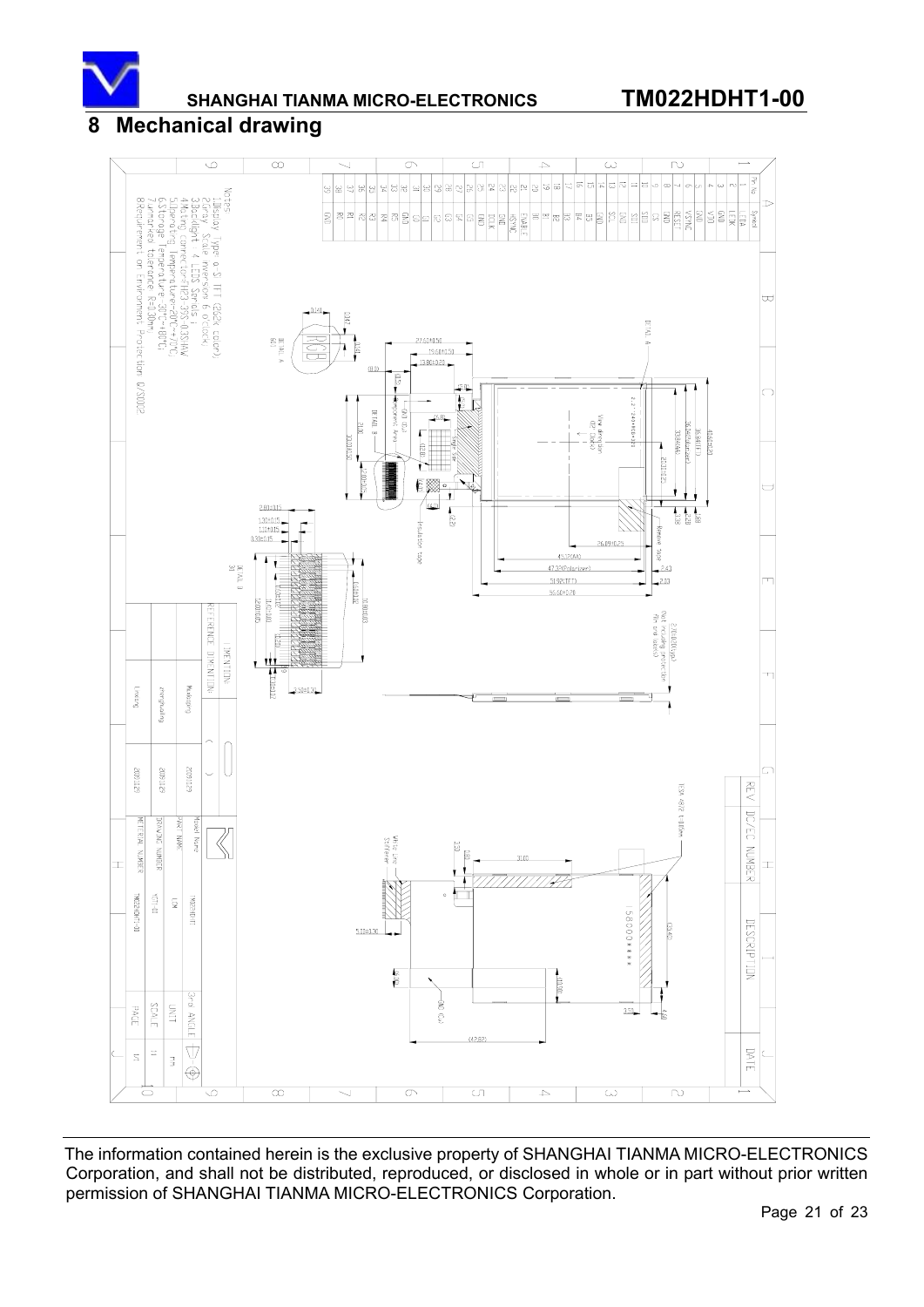<span id="page-21-0"></span>

## **9 Packing drawing(TBD)**